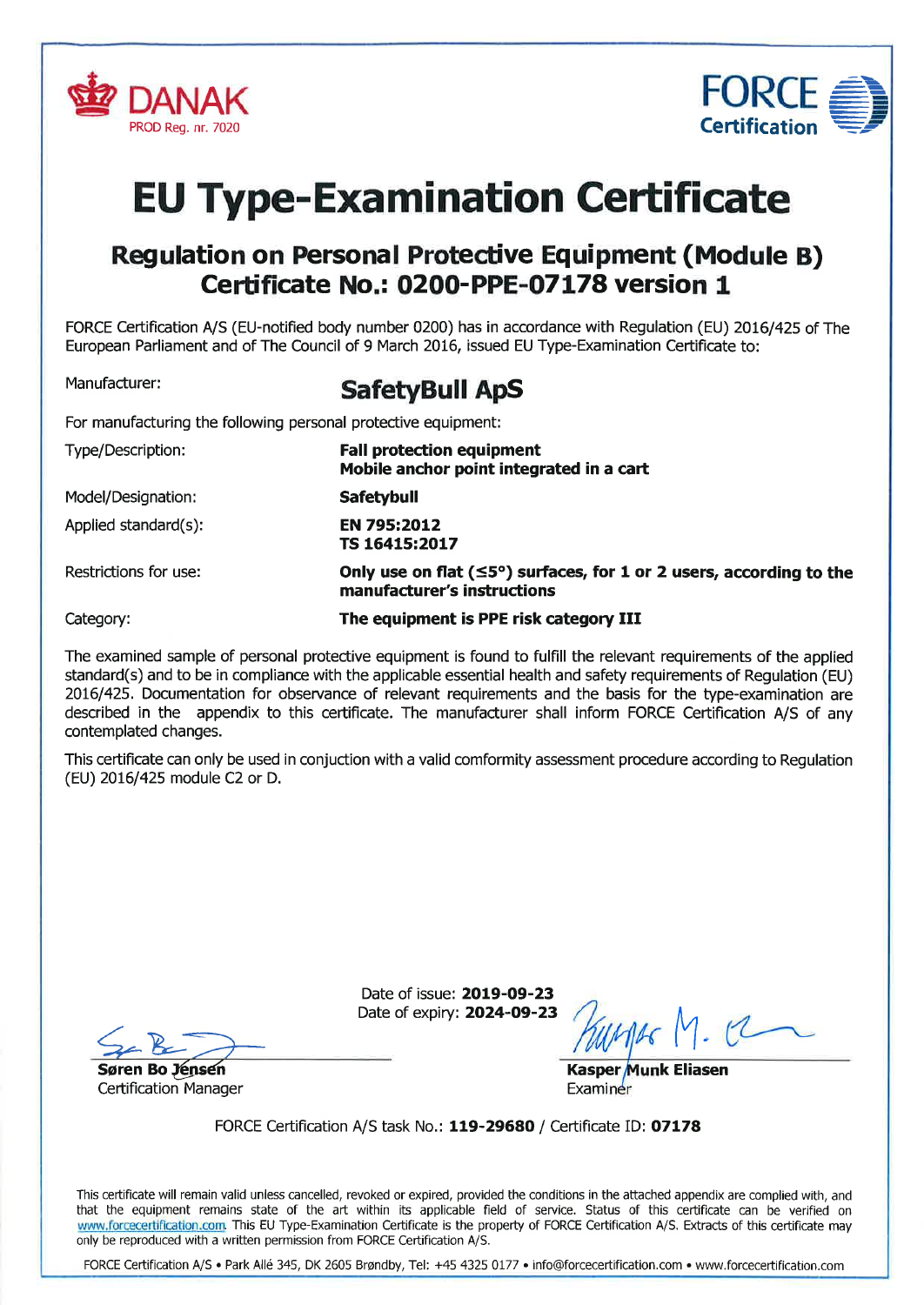# Appendix to EU Type-Examination Certificate FORCE<br>Regulation on Personal Protective Equipment (Module B) Certification

Regulation on Personal Protective Equipment (Module B)

Certificate No.: 0200-PPE-07L78 version <sup>1</sup> Issued by FORCE Certification A/S - EU-notified body number 0200



Page 1 of 4

| <b>Manufacturer:</b>                             | SafetyBull ApS<br>Roskildevej 342<br>2630 Taastrup<br><b>Denmark</b>                                        |  |  |  |
|--------------------------------------------------|-------------------------------------------------------------------------------------------------------------|--|--|--|
| Identification of personal protective equipment: |                                                                                                             |  |  |  |
| Type/Description:                                | Fall protection equipment<br>Mobile anchor point integrated in a cart                                       |  |  |  |
| Model/Designation:                               | Safetybull                                                                                                  |  |  |  |
| Applied standard(s):                             | EN 795:2012<br>TS 16415:2017                                                                                |  |  |  |
| Restrictions for use:                            | Only use on flat $(55^{\circ})$ surfaces, for 1 or 2 users, according to the<br>manufacturer's instructions |  |  |  |
| Category:                                        | The equipment is PPE risk category III                                                                      |  |  |  |

#### Design



Photo of SafetyBull - Mobile anchor point integrated in a cart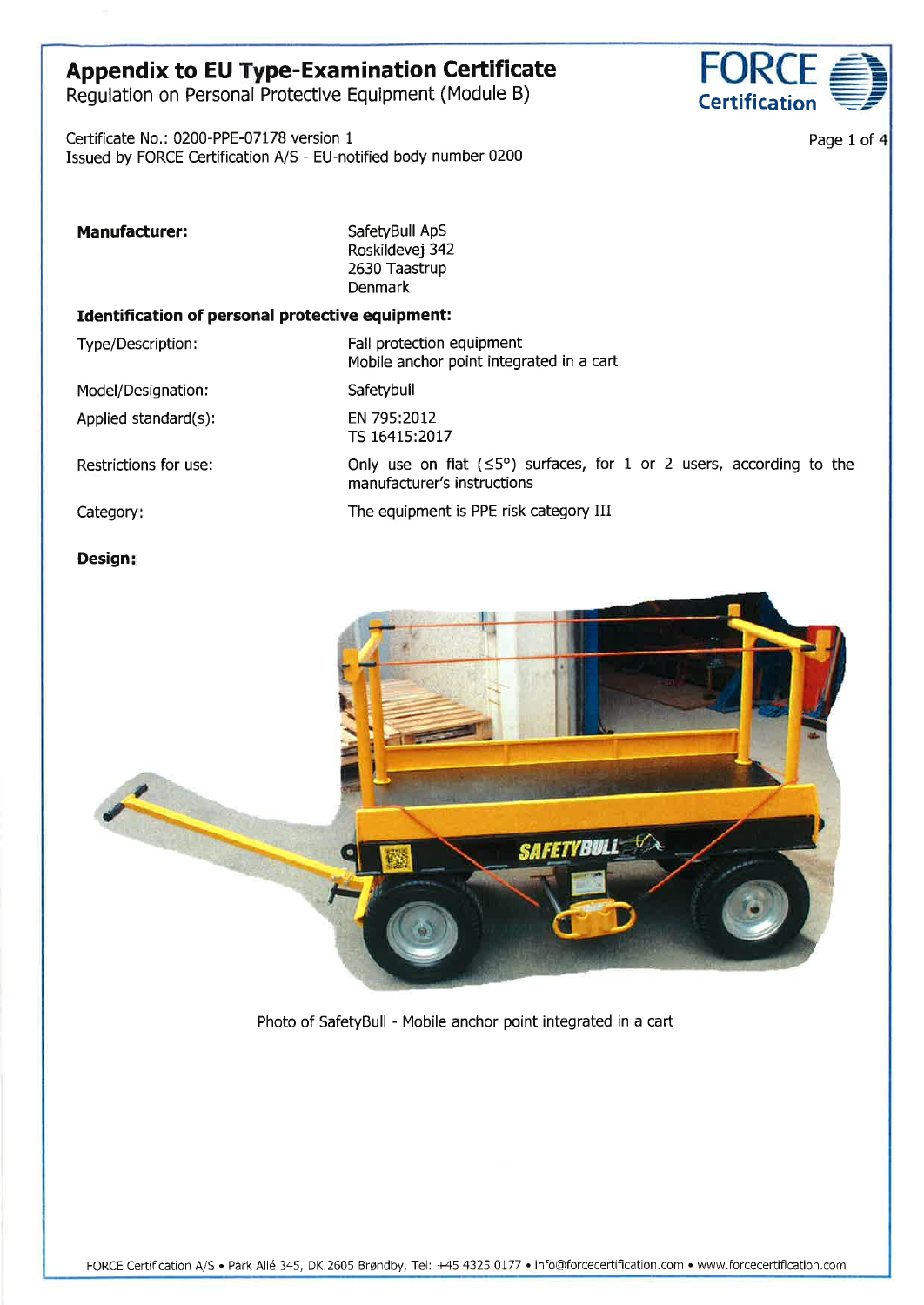## **Appendix to EU Type-Examination Certificate**

Regulation on Personal Protective Equipment (Module B)

Certificate No.: 0200-PPE-07178 version 1 Issued by FORCE Certification A/S - EU-notified body number 0200



OR

**Certification** 

Page 2 of 4

Principle drawings of SafetyBull - Mobile anchor point integrated in a cart

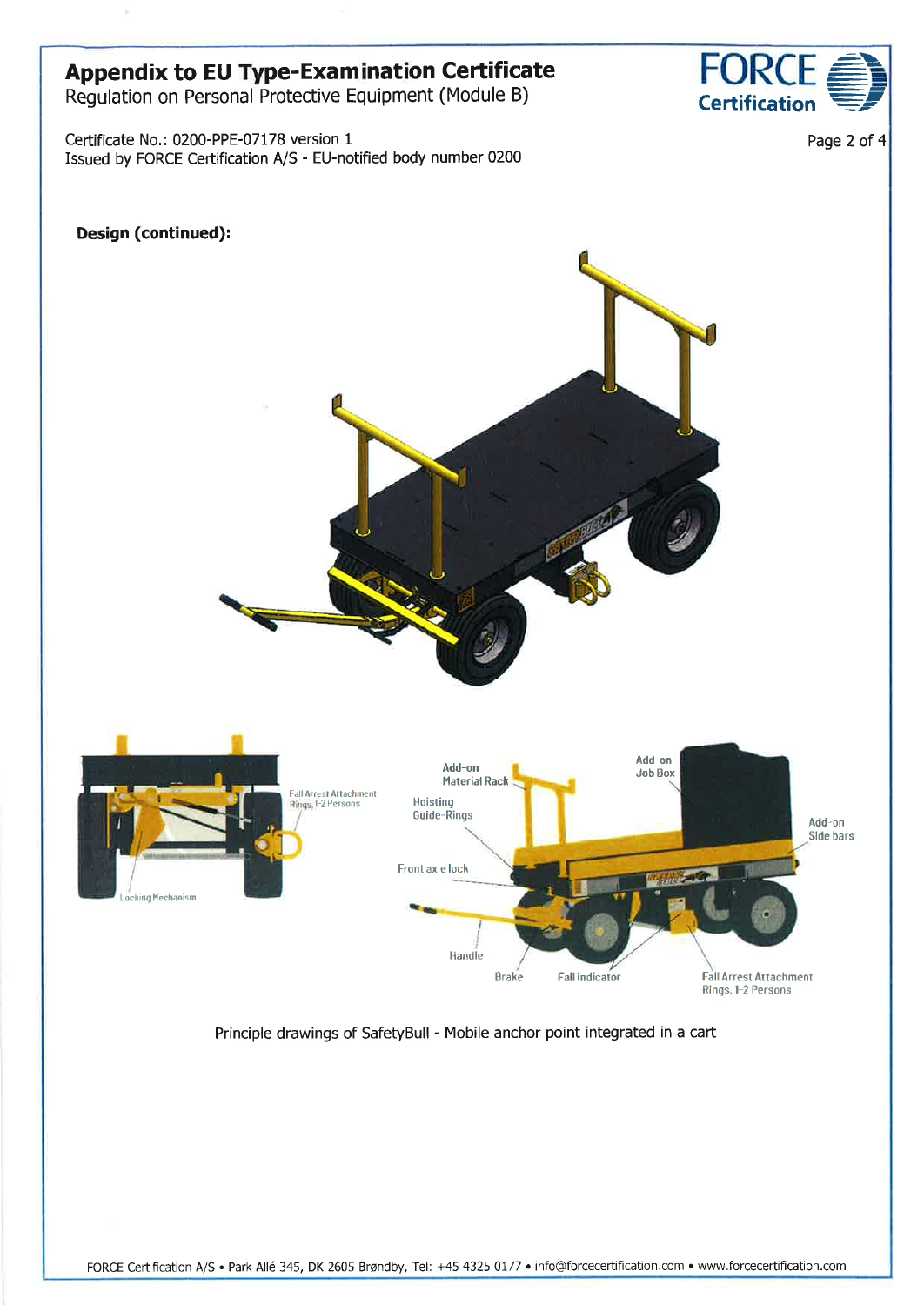## Appendix to EU Type-Examination Certificate

Regulation on Personal Protective Equipment (Module B)

Certificate No.: 0200-PPE-07178 version <sup>1</sup> Issued by FORCE Certification A/S - EU-notified body number 0200



Page 3 of 4

| History:                       |                                   |                 |            |  |
|--------------------------------|-----------------------------------|-----------------|------------|--|
| Issue/change:                  | Certificate No.:                  | Certificate ID: | Issue date |  |
| - Original certificate         | 07178<br>0200-PPE-07178 version 1 |                 | 2019-09-23 |  |
| <b>Place(s) of Production:</b> |                                   |                 |            |  |
| Final assembly                 | <b>Address</b>                    |                 |            |  |
| - Leading Edge Safety          | North kansas City, Missouri, USA  |                 |            |  |

#### Documentation for observance of relevant requirements stated in the applied standard(s):

| Test house                 | Report No.:       | Testing/Inspection of:                                                                                                                               |
|----------------------------|-------------------|------------------------------------------------------------------------------------------------------------------------------------------------------|
| - FORCE Technology         | 119-29680         | Supplement testing according to EN 795:2012 type E<br>and TS 16415:2017 for up to 2 users.                                                           |
| - DEKRA EXAM GmbH          | PB 18-138 rev. 01 | Testing of attachment eyelet at a safety cart, test of<br>anchor device of type A and following type E<br>according to EN 795:2012 and TS 16415:2017 |
| <b>Partial conclusion:</b> |                   | The requirements stated in the applied standards are fulfilled for the relevant test                                                                 |

clauses and classification(s)/performance level(s).

The separated eyelet anchor point fulfils the requirements for EN 795:2012 Wpe A/8. The whole anchor device, mobile anchor point integrated in a cart, resembles the use and function of a EN 795:2012 type E anchor.